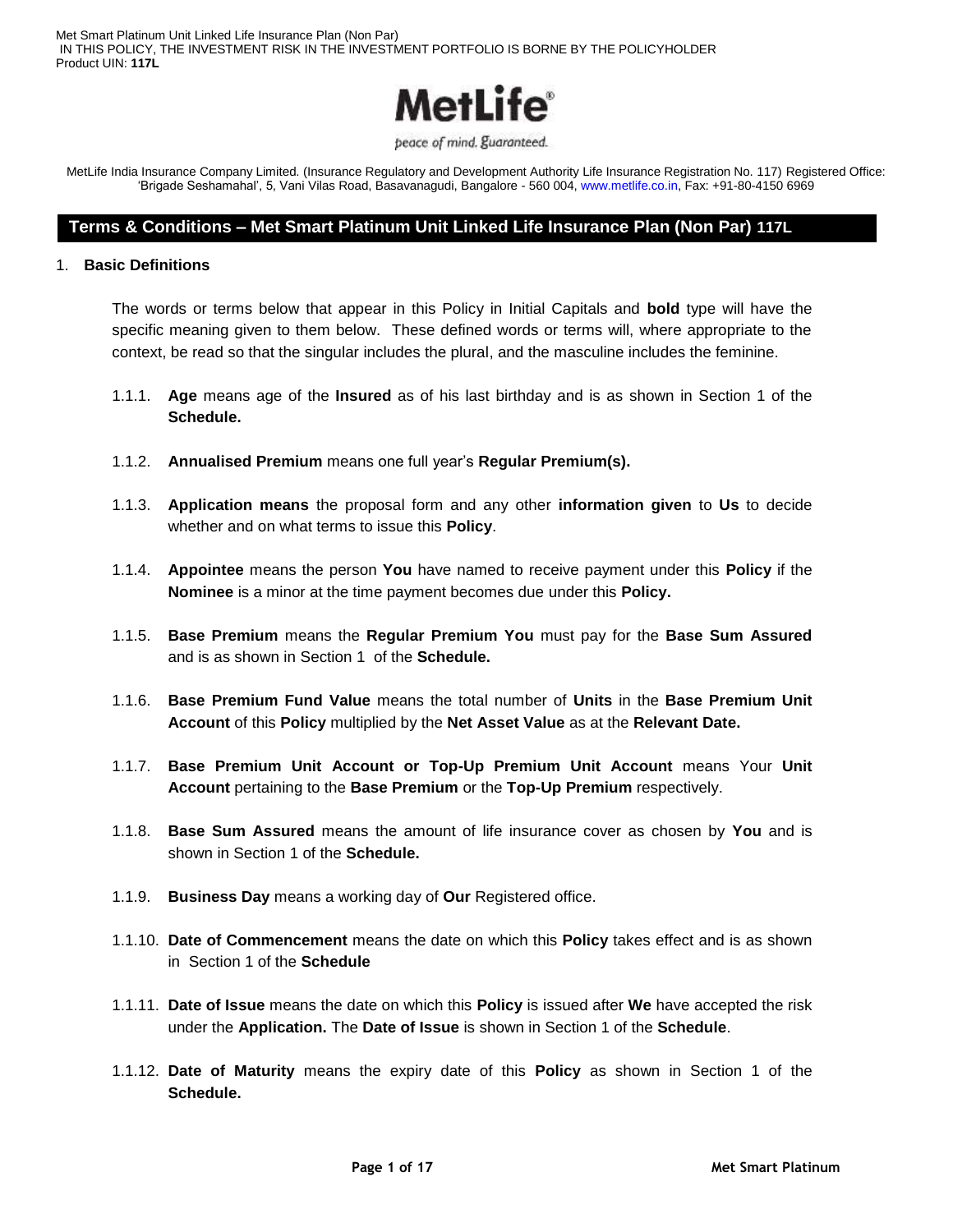1.1.13. **Death Benefit** means the amount payable under this **Policy** in accordance with clause 2.1 in case of the death of the **Insured**.

## 1.1.14 **Discontinued Policy** means:

- a) That Policy where the Policyholder chooses to stop paying premium willingly or
- b) The Policy which has not been revived during the stipulated **Revival Period** as mentioned in section 1.1.29
- 1.1.14. **Insured** means the person insured as named in Section 1 of the **Schedule.**
- 1.1.15. **Maturity Benefit** means the amount payable under this **Policy** in accordance with clause 2.2 on the **Date of Maturity**.
- 1.1.16. **Mortality Charge** means the cost of life insurance as shown in Section 3 of the **Schedule**.
- 1.1.17. **Net Asset Value ("NAV")** of a **Unit Linked Fund** means the price of a unit in a **Unit Linked Fund** at which **We** would allocate or cancel **Units** in that **Unit Linked Fund** at each **Valuation Date**.
- 1.1.18. **Nominee** is the person nominated by **You** as per the **Application** (or as may be subsequently intimated to **Us** from time to time), to receive the benefits under this **Policy** in the event of death of the **Insured**, before the **Date of Maturity.**
- 1.1.19. **Partial Withdrawal** means any part of the **Unit Account** that **You** encash in accordance with clause 2.3
- 1.1.20. **Policy** means this document, any endorsements issued by **Us**, the **Schedule** and the **Application**.
- 1.1.21. **Policy Anniversary** means the date immediately following completion of first Policy Year and the same date every year thereafter until the **Date of Maturity**
- 1.1.22. **Policy Charges** means the charges shown in Section 3 of the **Schedule. Policy Charges** are applicable and will be determined in the manner shown in Section 3 of the **Schedule** subject to the terms and conditions of the **Policy.**
- 1.1.23. **Policy Month** means the one month period between the **Date of Commencement** and every subsequent month thereafter until the **Date of Maturity.**
- 1.1.24. **Policy Term** means the period between the **Date of Commencement** and the **Date of Maturity**. The duration of the **Rider Cover**, if opted, is specified in Section 1 of the **Schedule** and it may cease prior to the **Date of Maturity**.
- 1.1.25. **Policy Year** refers to the one year period between the **Date of Commencement** and every subsequent year thereafter until the **Date of Maturity.**
- 1.1.26. **Premium Payment Term** means the period for which the premiums are payable and is as shown in the Section 1 of the **Schedule.**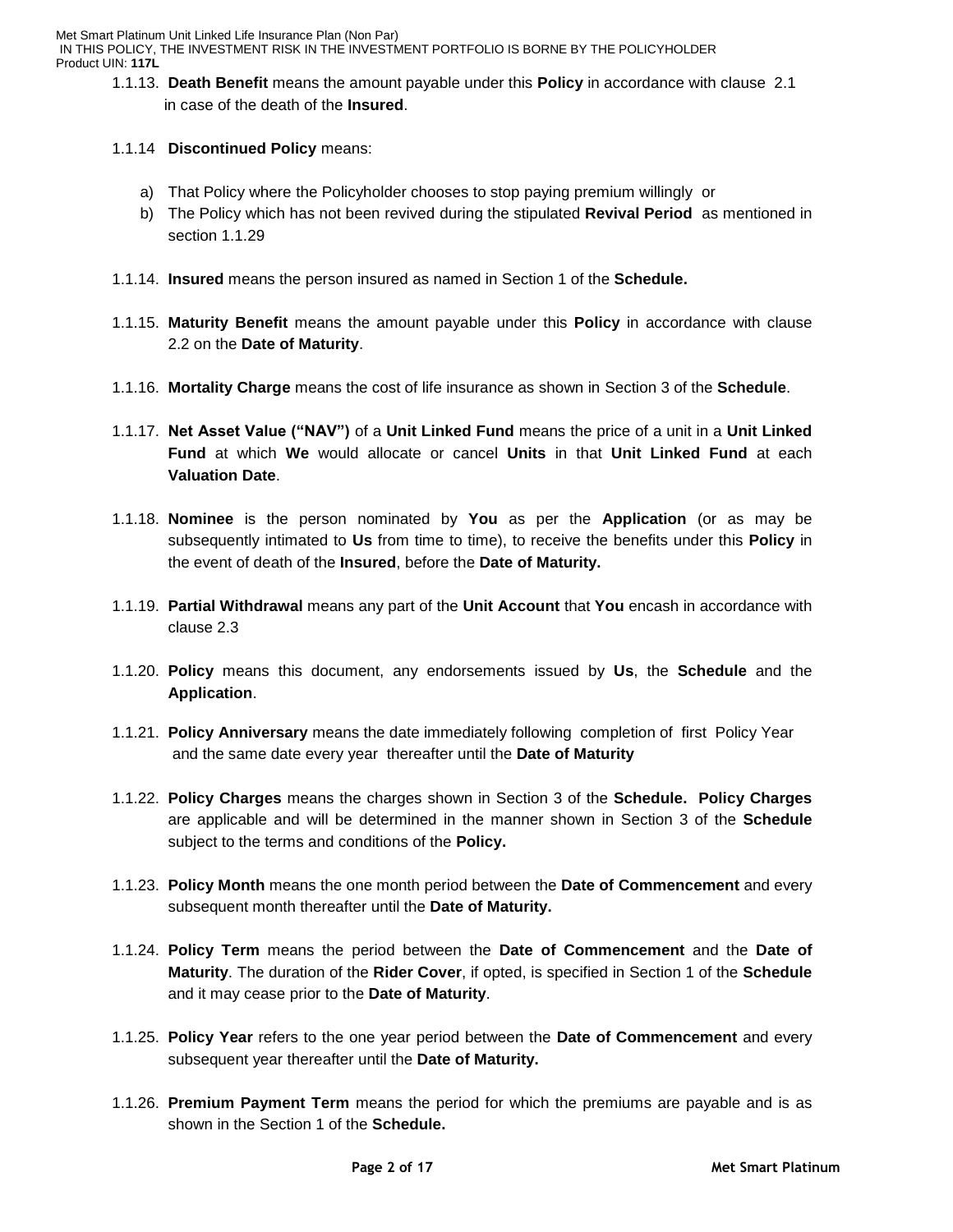1.1.27. **Regular Premium** refers to the amount which **You** must pay either yearly, half yearly, quarterly, or monthly for the **Base Sum Assured** during the **Premium Payment Term** and is as shown in Section 1 of the **Schedule.**

#### 1.1.28. **Relevant Date means** :

- 1.1.28.1. **Our** date of receipt of **Your** written notice for switches, **Partial Withdrawal**, **Policy Withdrawal** or free-look cancellation.
- 1.1.28.2. **Our** date of receipt of notice of the death of the **Insured** in the case of a **Death Benefit** claim.
- 1.1.28.3. The **Date of Maturity** in the case of a **Maturity Benefit** claim.

The rules in this regard are as follows:

- If the request is received before 15.00 hours on a **Business**/Working Day, the corresponding **Valuation Date** is the same business/working day.
- If the request is received after 15.00 hours on a **Business**/Working Day, the corresponding **Valuation Date** is the next **Business**/working day.
- 1.1.29. **Revival Period** means the period of Thirty (30) days from the date of receipt of a notice for revival from **Us**.
- 1.1.30. **Rider** means the additional benefit as described therein which **You** have chosen over and above the **Base Sum Assured**
- 1.1.31. **Rider Cover** means the amount of coverage under the **Rider** chosen by **You** as shown in Section 1 of the **Schedule**
- 1.1.32. **Rider charges** means the amount that will be deducted from **Your Fund Value** over and above mortality charges for securing the Rider Cover as chosen by You.
- 1.1.33. **Schedule** means the **Schedule We** issue along with any annexure, unit statement, tables or endorsements attached to it from time to time
- 1.1.34. **Policy Withdrawal** means **Your** termination of the **Policy** before the **Date of Maturity**
- 1.1.35. **Discontinued Policy Proceeds** means the amount payable in accordance with clause 3.3, under a **Discontinued Policy.**
- 1.1.36. **Top-up Premium** means the single sum amount **You** may optionally pay in addition to the **Base Premium** which is subject to **Our** rules and limits which may be revised at **Our** sole discretion from time to time.
- 1.1.37. **Top-Up Sum Assured** means the Total of additional amount of life insurance cover applicable on the Total Top-Up Premium paid by You during the Policy Term.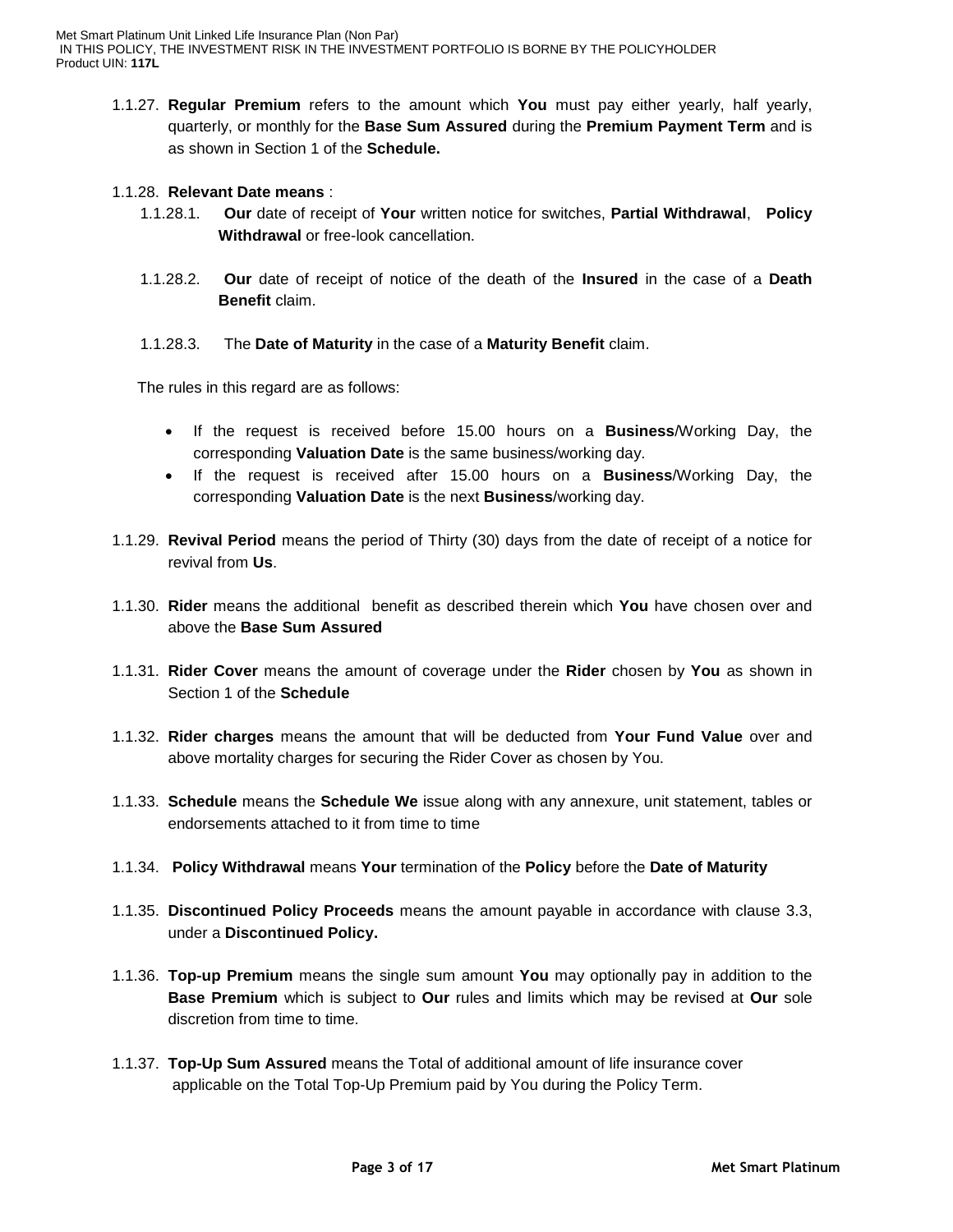- 1.1.38. **Top-Up Premium Fund Value** means the number of **Units** in the **Top-Up Premium Unit Account** of this **Policy** multiplied by the **Net Asset Value** as on the **Relevant Date or Valuation Date.**
- 1.1.39. **Total Fund Value** means the sum of the Base **Premium Fund Value** and the **Top-Up Premium Fund Value** under this **Policy** as on the **Relevant Date or Valuation Date**.
- 1.1.40. **Unit Linked Fund** means a separately identifiable investment-linked fund set up and managed by **Us** for the purpose of achieving the objectives of the fund. The **Unit Linked Funds** available under this **Policy** are mentioned in Section 2 of the **Schedule**
- 1.1.41. **Unit** means a notional and proportionate part of the **Base Premium Unit Account** or **Top-Up Premium Unit Account** created upon the allocation of **Base Premium** or **Top-up Premium**.
- 1.1.42. **Unit Account** means the notional accounts that **We** administer in which **Your Unit**s pertaining to **Base Premium** or **Top-Up Premium** are allocated or redeemed.
- 1.1.43. **Valuation Date** means the date on which the assets to which a **Unit Linked Fund (s)** is/are referenced, are valued and the date on which **NAV (s)** is**/** are determined.
- 1.1.44. **We**, **Us** or **Our** means MetLife India Insurance Company Limited.
- 1.1.45. **You** or **Your** means the Policyholder, as named in Section 1 of the **Schedule**

# **2. Policy Benefits**

Met Smart Platinum is the name of the product offered by us under this **Policy**. It is a non-participating unit linked life insurance plan, which matures on the **Date of Maturity**. **Your Policy** provides the following benefits:

## **2.1. Death Benefit**

- 2.1.1. If the **Insured** dies before attaining the age of 60 during the **Policy Term**, then **We** will pay **You** or **Your Nominee** the higher of the following:
	- (a) The **Base Premium Fund Value** as on the **Relevant date;** or
	- (b) The **Base Sum Assured,** less any **Partial Withdrawals** made from the **Base** 
		- **Premium Unit Account** in the 24 months preceding the **Insured's** death; Or
	- (c) 105% of the Total **Regular Premiums** paid under the Policy.
- 
- 2.1.2 If the **Insured** dies during the **Policy Term** having attained the age 60, then. **We** will pay **You** or **Your Nominee** the higher of the following:
	- (a) The **Base Premium Fund value** as on the **Relevant date;** or
	- (b) The **Base Sum Assured** less the higher of:
		- (i) any **Partial Withdrawals** made from the **Base Premium Unit Account** in

the 24 months preceding the **Insured's** death; or

(ii) any **Partial Withdrawals** made from the **Base Premium Unit Account** after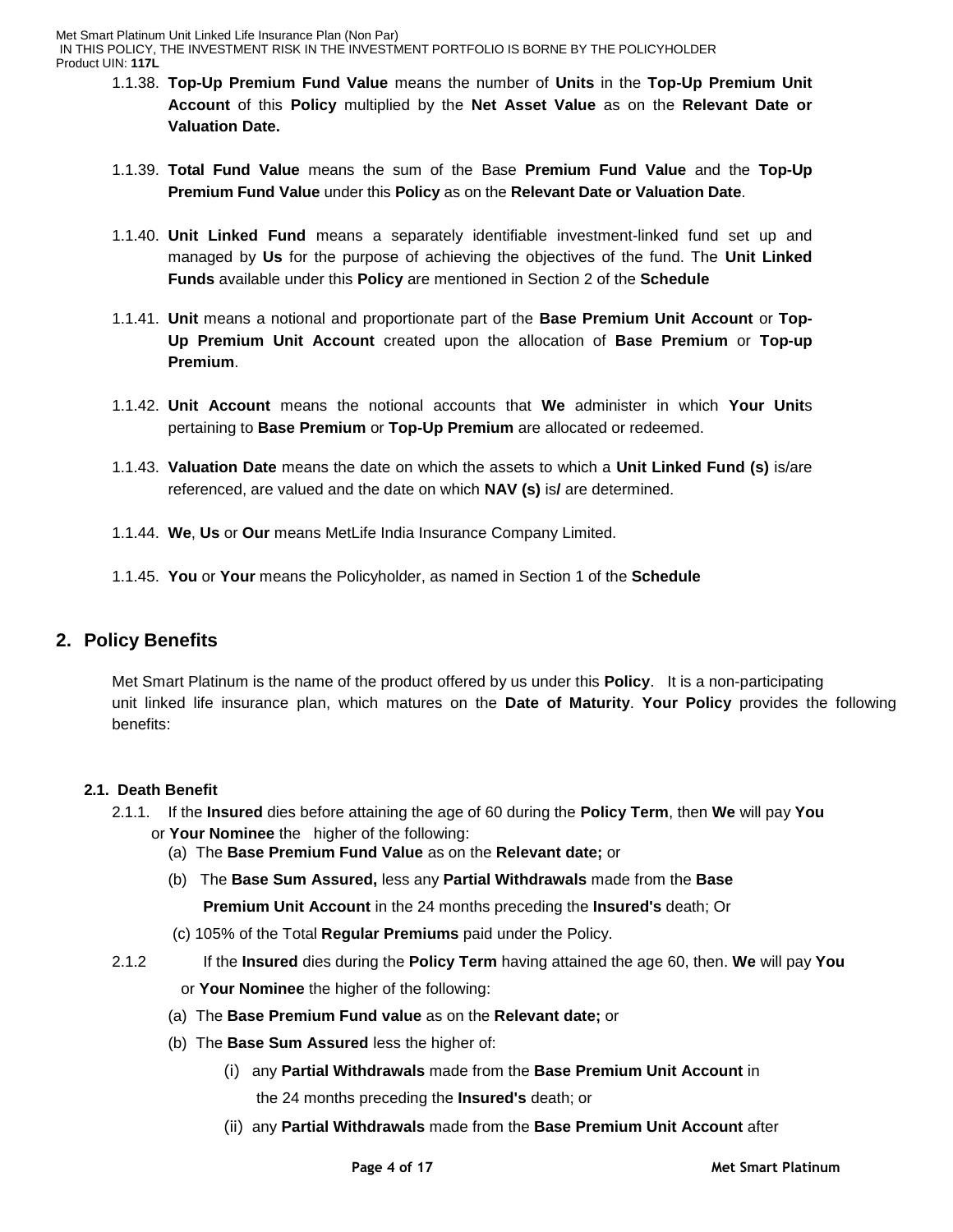#### the **Insured** having attained the age of 60; or

(c) 105% of the Total Regular Premium Paid under the Policy.

- 2.1.3 In addition to whichever of the payments is due under 2.1.1 or 2.1.2, and provided **Top-Up Premiums** have been paid, We will pay **You** or **Your Nominee** the higher of the following options
	- 2.1.3.1 **Top–Up Premium Fund Value;**
	- 2.1.3.2 The **Top-up Sum Assured,** less any **Partial Withdrawals** made from the **Top-up Premium Unit Account** in the 24 months preceding the **Insured's** death or all Partial Withdrawals made from the Top-up Premium Unit Account after the insured attained Age 60 whichever is higher**,** in the event applicable
	- 2.1.3.3 105% of the Top-Up premiums paid

 Any **Policy Charges** that accrued during the grace period will be deducted from any payment to be made to the **Nominee**.

### **Accidental Death Benefit Rider** (UIN: 117A011V01)

 If **You** have opted for this **Rider** and the **Insured** dies due to an Accident as defined in the **Rider** terms and conditions, then **We** will pay **You** (or **Your Nominee**) the **Rider Cover** in addition to whichever of the payments is due as **Death Benefit**

**Critical Illness Rider** (UIN: 117A012V01)

If **You** have opted for this **Rider** and the **Insured** is diagnosed with critical illness as defined in the **Rider** terms and conditions, then **We** will pay **You** the **Rider Cover** as mentioned in Section 1 of the **Schedule.**

#### **2.2. Maturity Benefit**

.

If the **Insured** is alive on the **Date of Maturity**, then **We** will pay **You** the **Total Fund Value** of this **Policy** as on the **Relevant Date.** 

## **2.3 Partial Withdrawals**

- 2.3.1 **Partial Withdrawals** can be requested from the **Total Fund** Value after completion of Five (5) **Policy Years** and provided the **Policy** is in force and the **Insured** has attained 18 years of age
- 2.3.2 Requests for any **Partial Withdrawals** must be given to **Us** in writing and must specify the amount or percentage of the **Total Fund Value** to be partially withdrawn. No **Partial Withdrawal** will be processed if (a) the amount of **Partial Withdrawal** is less than Rupees Five Thousand (Rs. 5,000/-), or (b) the **Total Fund Value** after any **Partial Withdrawal** is less than 120% of the **Annualised Premium plus applicable discontinuance charges.**
- 2.3.3 Requests will be processed subject to **Our** approval which will be based on the applicable **Unit Linked Fund** rules.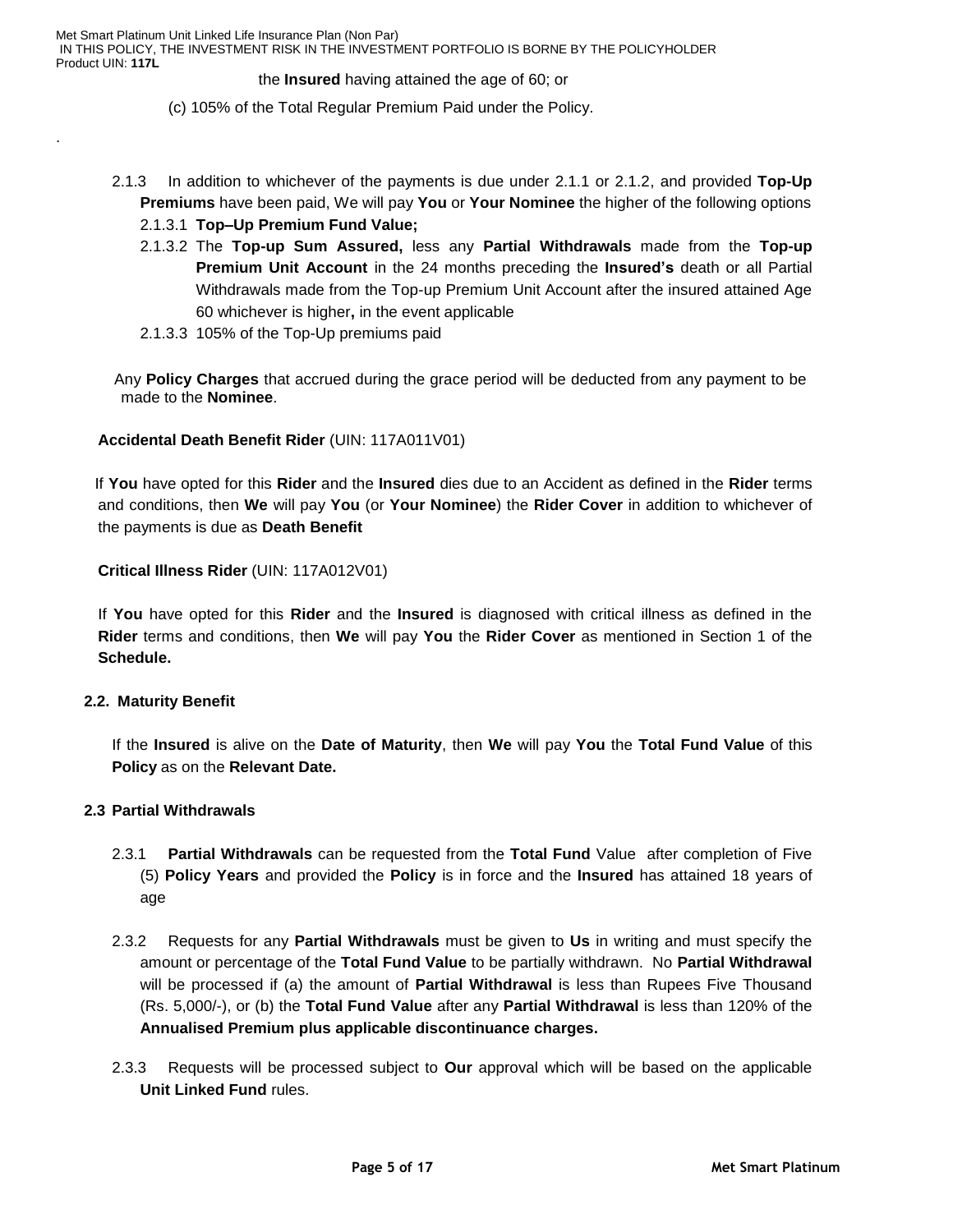- 2.3.4 One **Partial Withdrawal** in each **Policy Year** from either **Base or Top-up Premium Account** will be processed free of charge. For every **Partial Withdrawal** thereafter, the Partial Withdrawal Charge mentioned in Section 3 of the **Schedule** shall be applicable.
- 2.3.5 **Partial Withdrawals** will be effected by first canceling any **Units** in the **Top-Up Premium Unit Account** provided at least Five (5) years have elapsed from the date of its receipt of Top-Up Premiums. Otherwise, the **Partial Withdrawals** will be effected from the **Regular Premium Unit Account**.

#### **2.4 Loans**

- **2.4.1 We may at our discretion extend Loan on Your Policy, if requested by You. The Policy Loan may be subject to following conditions**
	- **2.4.1.1 The minimum amount of Policy Loan request on Your Policy should be atleast for Rs 5,000**
	- **2.4.1.2** The maximum limit of Policy Loan allowed under Your Policy is as follows
	- i) 40% of the Surrender Value (i.e. Total Fund Value less applicable Discontinuance charges), if equity proportion is more than 60% of the Total Fund Value.
	- ii) 50% of the Surrender Value (i.e. Total Fund Value less applicable Discontinuance charges), if proportion of debt instruments is more than 60% of the Total Fund Value
- 2.4.2 We will charge interest on loan amount at such rate as interest on the loan amount at such rate as may be prevailing at the time of payment of loan. The outstanding loan shall be first adjusted out of the Top-Up Premium Fund and the balance, if any, will be adjusted out of Base Premium Fund Value.
- 2.4.3 The loan will be provided by cancelling the appropriate number of units first from the Top-Up Fund Value and subsequently from the Base Premium Fund Value at the applicable NAV.
- 2.4.4 When the loan is repaid, the units are created at the applicable NAV.
- 2.4.5 If death occurs during the currency of the loan, the Base Sum Assured will stand reduced by the amount equivalent to the sum of outstanding loan amount and the due interest there on for computation of the death benefit.

# **3. Premium/Sum Assured Provisions**

 **You** may choose to pay the premiums either for 5 years, 10 years or for the **Policy Term**. The **Premium Payment Term** chosen by you is shown in Section 1 of the Schedule.

#### **3.1 Regular Premium/Rider Premium** (if opted for)

3.1.1 Section 1 of the **Schedule** shows the Premium payment option chosen by You. All taxes, cess, surcharge and other levies, whether existing now or introduced in the future, will be levied, as and when applicable, on the premiums or on any charges as applicable, to be paid by **You**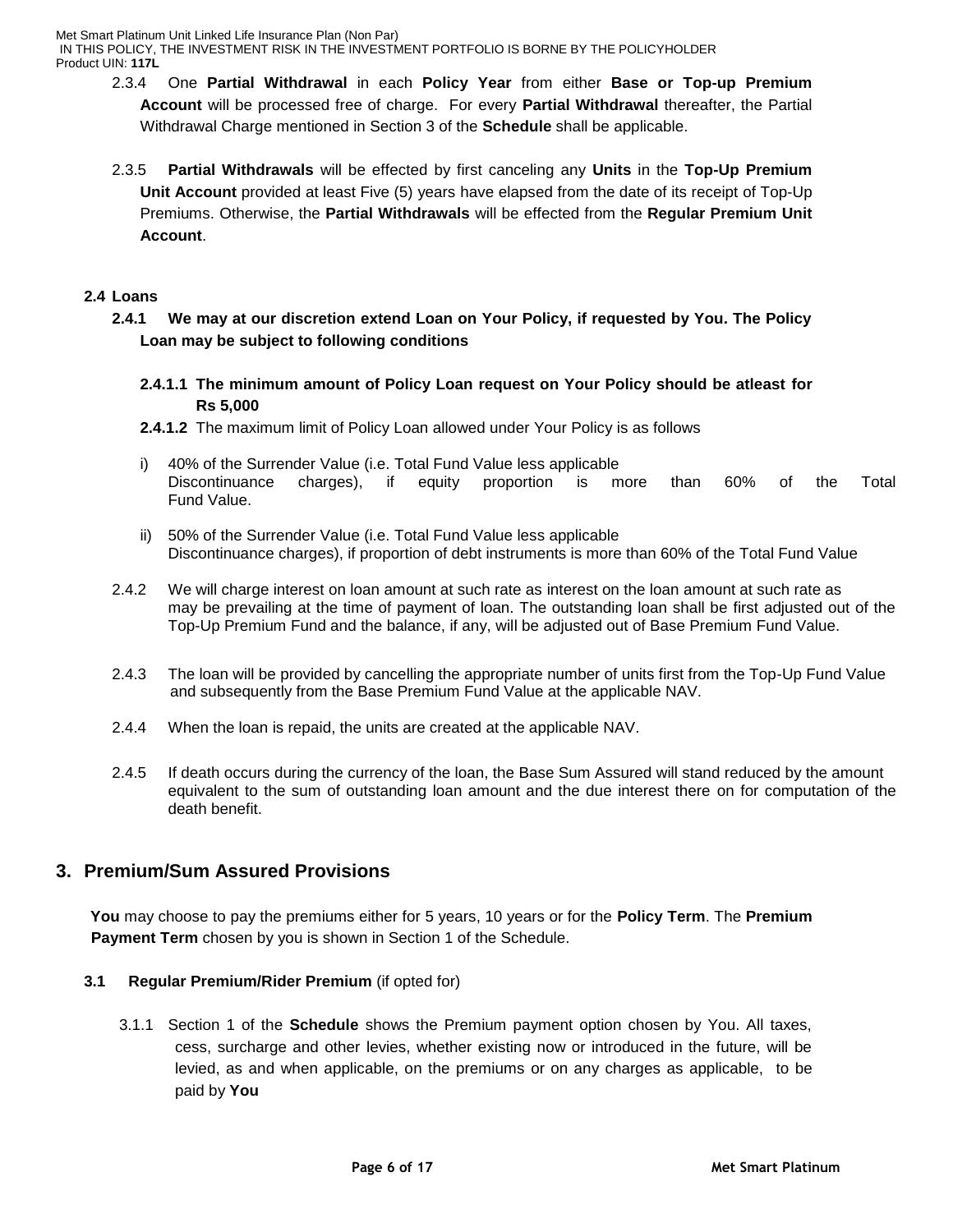- 3.1.1.1If the amount paid is equal to the **Regular Premium** due, then it will be accepted as the **Regular Premium** payable on the next due date if not explicitly specified otherwise by You.
- 3.1.1.2If the amount paid is less than the **Regular Premium** due, then it will be held in an interest free deposit account for up to 45 days and, when the next installment of **Regular Premium** is due, it will be taken as part payment of the **Regular Premium** then due, provided the balance **Regular Premium** is paid by **You** on that date, else the same shall be returned to **You, if not explicitly specified by You**. If 45 days pass without the next installment of **Regular Premium** becoming due, then **We** will refund the amount to **You** without interest.
- 3.1.2 **You** must pay the amount of **Regular Premium** on or before its due date. If **You** have chosen a **Rider Cover**, then the charges towards the **Rider Cover** will be recovered by way of unit deduction. No additional premiums is required to be paid towards Rider Cover
- 3.1.3 **You** may only change the frequency of premium payment with **Our prior** written approval, and such approval if given will only be effective from the following **Policy Anniversary.**
- 3.1.4 **All amou**nts payable to **Us** or by **Us** shall be paid in Indian Rupees and will be payable or paid at **Our** Corporate Office, Registered Office, Regional Office or any other office.

## 3.2 **Top–Up Premium**

- 3.2.1 **You** may pay **Top-Up Premium** if **You** have paid **Your Regular Premium** as required. **You** must clearly inform **Us** when **You** are paying **Top-up Premium**, otherwise:
- 3.2.2 In the event that **You** have availed a loan under the **Policy**, any amounts paid by way of **Top-Up Premium,** shall be adjusted towards the outstanding loan, and the balance available shall be invested in the **Unit Linked Fund**s as opted for by **You**.
- 3.2.3 The **Top-Up Premium** can be paid at any time. Each **Top-Up Premium** shall not be less than the then prevailing minimum amount (currently set as Rupees Five thousand (Rs 5,000)).Any **Top-Up Premium** made will lead to an increase in Sum Assured by 125% of the **Top-Up Premium** and would be subject to underwriting rules in force from time to time. There is no limit on the maximum **Top-Up Premiums**. **Top-Up Premiums** will not be allowed during last Five (5) **Policy Years.**
- 3.2.4 Allocation of the **Top-Up Premiums** shall be subject to the rules, if any, of the applicable **Unit Linked Fund**.
- 3.2.5 Top-Up Premium paid is subject to a lock-in period of Five (5) years from the date of payment for effecting Partial Withdrawals.

## 3.3 **Premium Discontinuance**

- 3.3.1 If **You** fail to pay the **Regular Premium** due on the due date, then **We** will allow a grace period of 30 days (15 days if **Regular Premium** is due monthly).
- 3.3.2 In case **You** do not pay premium during the prescribed grace period of 30 days for all premium payment modes (15 days for monthly mode), then **We** will send you a notice giving you a choice to either
	- 3.3.2.1 Revive the Policy
	- 3.3.2.2 Completely withdraw (terminate) the Policy without any risk cover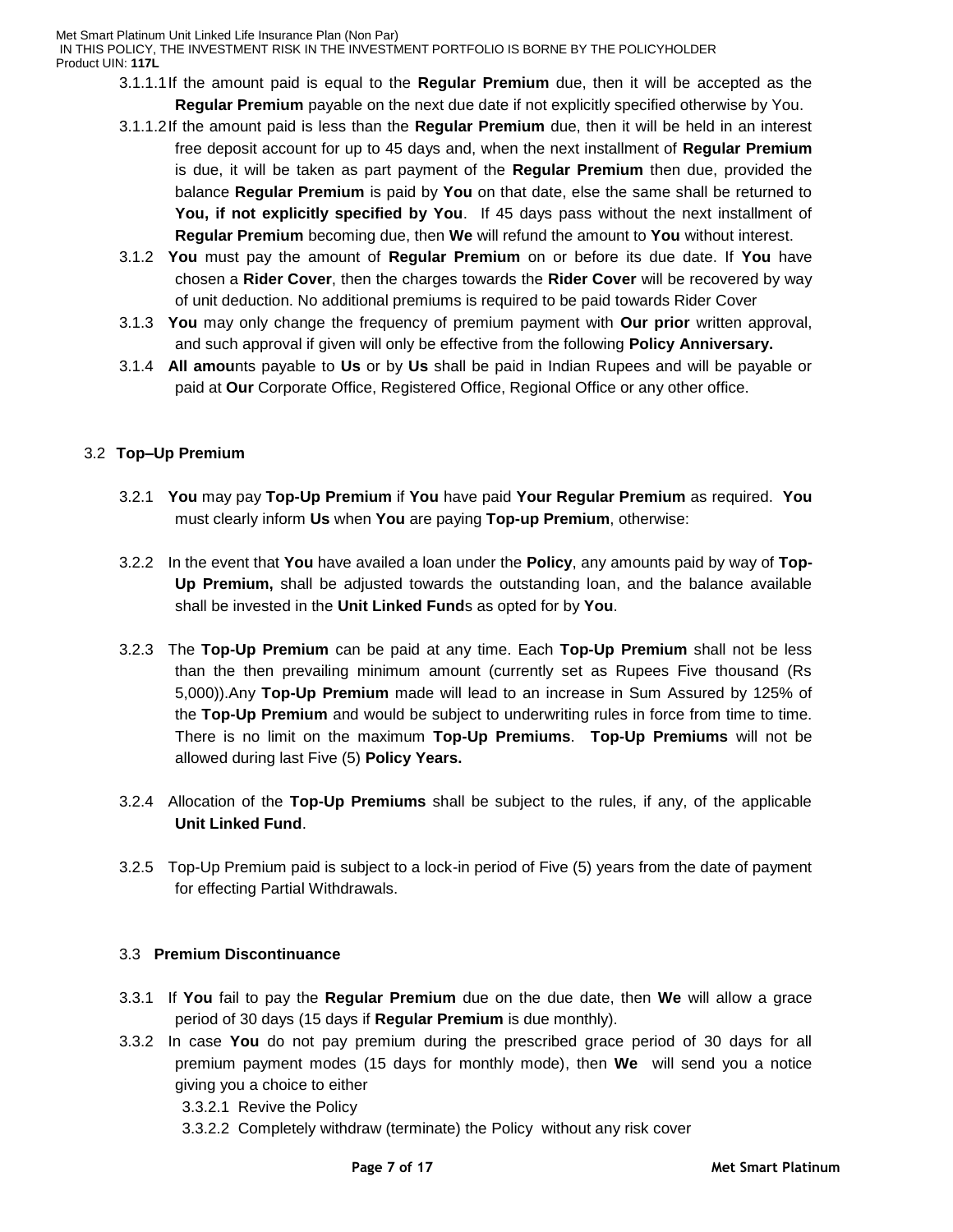IN THIS POLICY, THE INVESTMENT RISK IN THE INVESTMENT PORTFOLIO IS BORNE BY THE POLICYHOLDER Product UIN: **117L**

- 3.3.3 **You** will be required to choose between one of the above options within 30 days of the receipt of such notice from **Us**.
- 3.3.4 In case **You** choose to revive the **Policy**, then **You** may do so by paying all the outstanding premiums towards the **Policy** and including any revival fee which is mentioned in Section 3 of the Schedule.
- 3.3.5 In case that **You** choose to terminate the **Policy** without risk cover, and provided the **Policy** is yet to complete Five (5) years from the **Date of Commencement**, the **Total Fund Value** post deduction of **Premium** discontinuance charges (as mentioned in Section 3 of the **Schedule**) will be credited to a Discontinued Policy Fund managed by **Us,** and this amount will continue to remain in the said fund till such time that Five (5) years have lapsed from the **Date of Commencement** of the **Policy**. During this period no charges will be deducted by **Us.** In the event of the **Insured's** death**,** during this period, the benefit payable shall be equal to the **Total Fund Value** as on the date the **Policy** was discontinued plus applicable interest income computed at a minimum interest rate of 3.5% compounded annually.
- 3.3.6 During such period that the **Total Fund Value** of the **Policy**, remains in the Discontinued Policy Fund, the Total Fund Value shall be credited with a minimum interest income of 3.5% p.a. This amount shall be paid to **You** after the **Policy** has completed Five (5) years from the **Date of Commencement** proceeds by means of a cheque or demand draft, to be delivered to **Your** last known address or by any other electronic mode of payment**.**
- 3.3.7 In case that **You** choose to terminate or withdraw the **Policy** without risk cover, and this occurs after the **Policy** has completed Five( 5) years from the **Date Of Commencement**, the **Total Fund Value** as on the date of termination of the **Policy** will be refunded to **You**.
- 3.3.8 In case **You** do not exercise any option during the period of 30 days from the receipt of notice to exercise the options mentioned in 3.3.2, then 3.3.2.2 will be considered as the default option and Your Policy will be subject to conditions under 3.3.5 and 3.3.7.
- 3.3.9 Till such time that **You** intimate **Us** about your choice from the options available in 2.3.2 or till the expiry of the notice period of 30 days (from the date of receipt by **You** of the notice), **We** will keep the **Policy** in force with the risk cover and all applicable charges will continue to be deducted from the **Total Fund Value.**
- 3.3.10 In circumstanc**es tha**t **We** may determine as being exceptional, **We** may defer the termination of the **Policy** for a period not exceed**ing thirty days** (30) from the date of receipt of request for **Policy Withdrawal**. Examples of such circumstances are:
	- 1. When one or more stock exchanges which provide a basis for valuation for a substantial portion of the assets of the fund are closed other than for ordinary holidays.
	- 2. When, as a result of political, economic, monetary or any circumstances that are out of **Our** control, the disposal of the assets of the **Unit-Linked Fund(s)** are not reasonable or would not in **Our** view be reasonably practicable without being detrimental to the interests of the remaining policyholders invested in the **Unit-Linked Fund(s).**
	- 3. During periods of extreme market volatility resulting into non valuation of Funds, in **Our**  opinion, be detrimental to the interests of the existing policyholders invested in the **Unit-Linked Fund(s).**
	- 4. In case of natural calamities, strikes, war, civil unrest, riots and bandhs;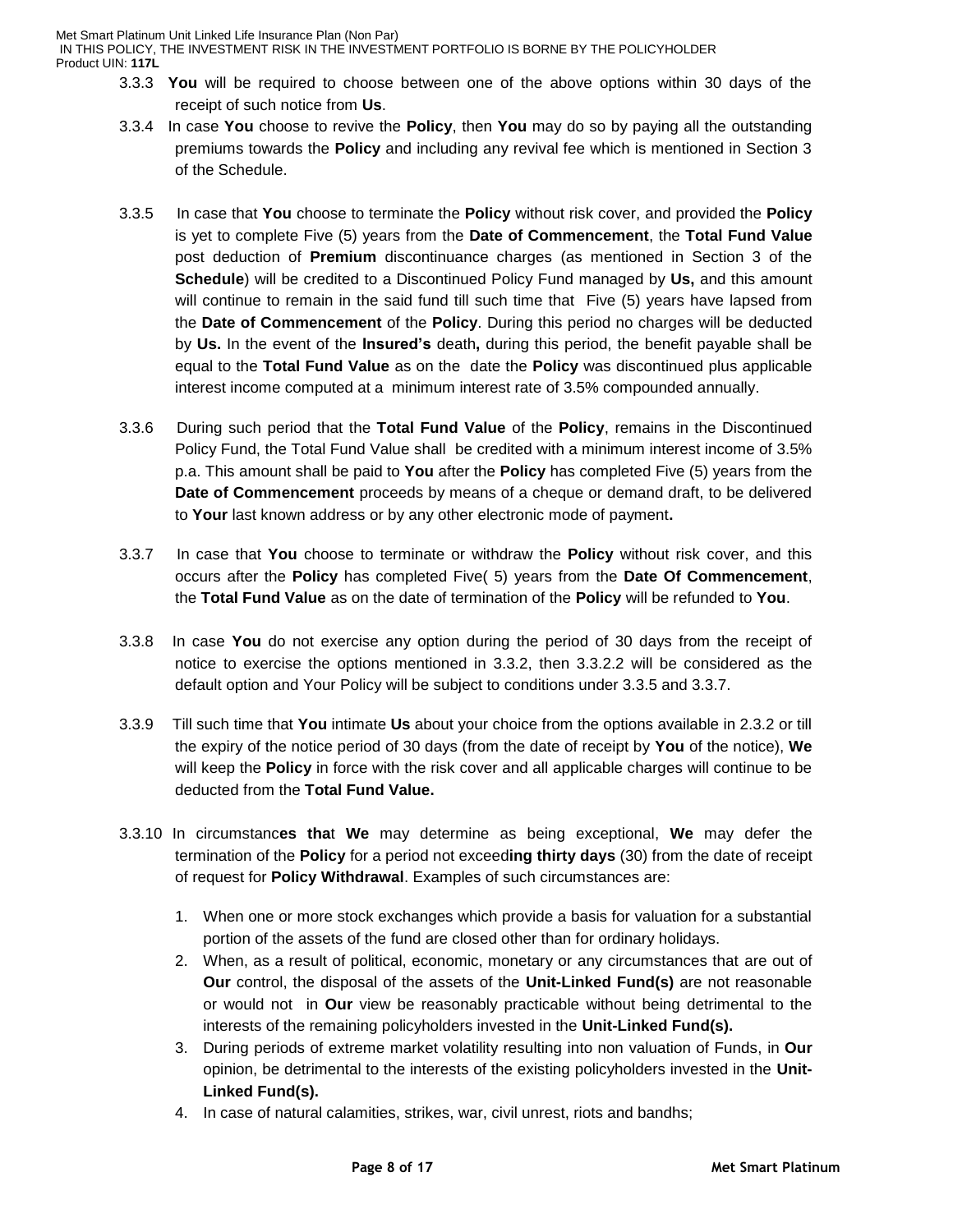> 5. In the event of any circumstance of force majeure or disaster that affects **Our** normal functioning.

#### 3.4 **Premium Redirection**

All premiums (including **Top –up Premium**) will be allocated to the funds specified in **Your**  application and allocated in the proportion also specified in **Your** application. **You** may change the premium allocation proportion once every **Policy Year** free of charge. The second and subsequent changes in a **Policy Year** will attract the Miscellaneous Charge specified in Section 3 of the Schedule. Any change **You** make must comply with the applicable rules of the **Unit Linked Funds**, if any, and will only be processed if (a) the sum of the proportionate allocations is equal to one hundred percent (100%); and (b) the allocation proportion for any one fund is at least twenty percent (20%) of the premium. This facility is not available in case You have opted for Auto rebalancing option.

#### 3.5**Increase /Decrease In Sum Assured**

- 3.5.1 You may choose to decrease Your Sum Assured keeping the Annualised premium unchanged, anytime during the Policy Term
- 3.5.2 You must inform us in writing in case you wish to decrease your Sum Assured at least 60 days before the next Policy Anniversary
- 3.5.3 The new Sum Assured will be applicable only from next Policy Anniversary following the date of request for change in SumAssured.
- 3.5.4 The reduced Sum Assured should be as per the minimum Sum Assured available under the Policy and once the Sum Assured is decreased , increase in Sum Assured will not be allowed in future.
- 3.5.5 You may choose to increase your Sum Assured after fulfilling all underwriting and other requirements prescribed by Us from time to time at your own cost.
- 3.5.6 The increase in Sum Assured should be as per the maximum Sum Assured available under the Policy.

#### 3.6**Increase/Decrease in premiums**

3.6.1 You are not allowed to change the premiums paid under this Policy.

#### **3.7Change in premium Payment term**

**3.7.1You** have the option to increase the **Premium Payment Term** in case you have opted for 5 Year limited pay option. You may opt for 10 Year limited pay for which **You** must let **Us** know in writing 90 days in advance from the 5th Policy Anniversary.

**3.7.2**The change in **Premium Payment Term** will be applicable for the next Policy Anniversary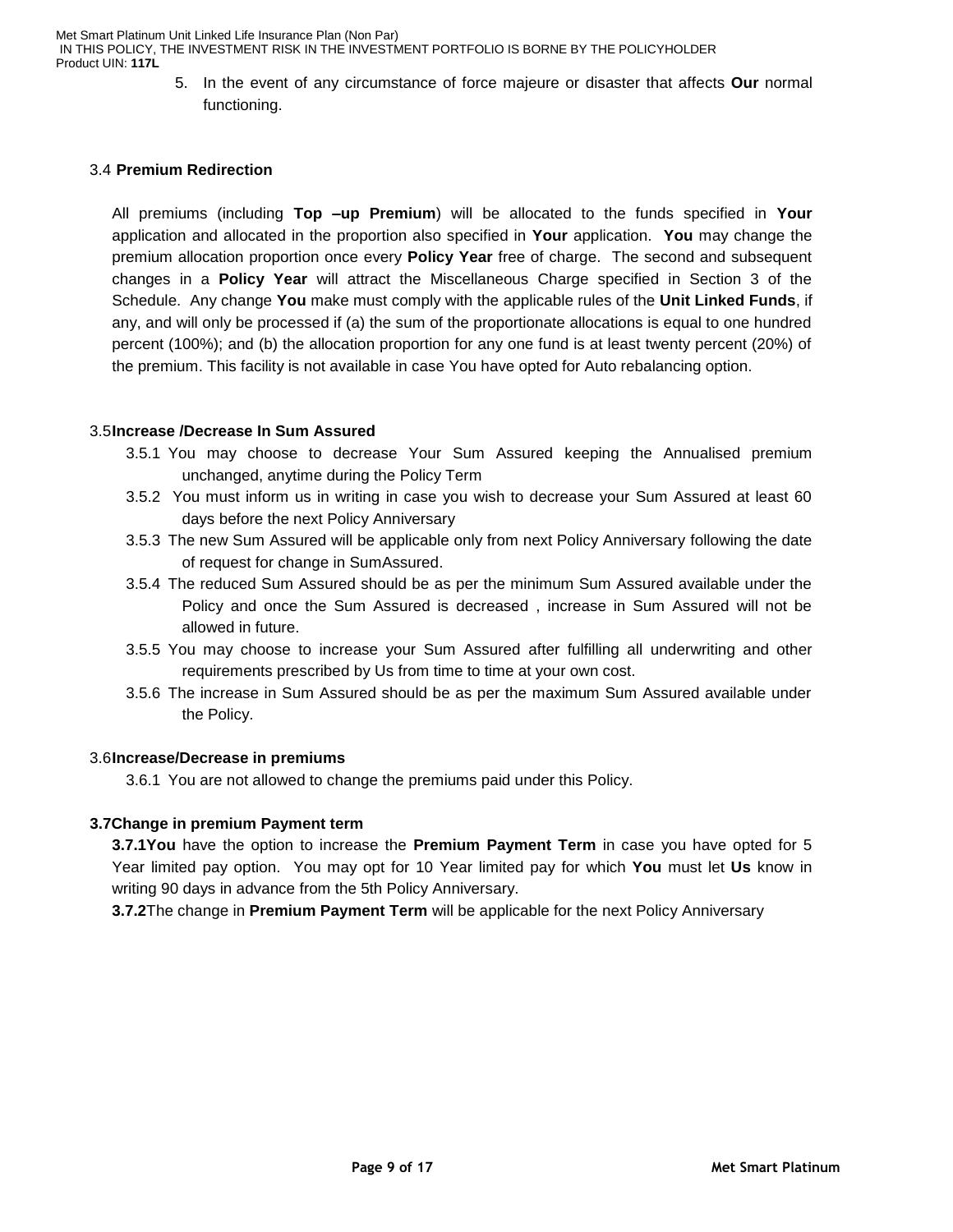# **4. Fund Provisions**

#### **4.1 Unit Allocation**

**The Base Premium/Top-up premium** (if any) net of allocation charges will be allocated to the **Unit Linked Fund**s **You** had chosen in the **Application**, subject to a minimum allocation proportion of Fund being 20% and further subject to applicable rules, if any, of the said **Unit Linked Fund**.

The **Base Premium/ Top-up premium** (if any) net of allocation charges will be used to buy **Unit**s in the chosen **Fund**s using the **Net Asset Value** as determined in Section 4.4 subject to the following:

- 4.1.1. If the premium is received by Local Cheque/DD (payable at par where the premiums are received) before 1500 hours on a **Business Day**, the **Valuation Date** will be the same **Business Day**.
- 4.1.2. If the premium is received by Local Cheque/DD (payable at par where the premiums are received) after 1500 hours on a **Business Day**, the **Valuation Date** will be the next **Business Day**.
- 4.1.3. If the premium is received by any other authorized mode, the **Valuation Date** will be the **Business Day** on which the payment is realised.
- 4.1.4. If no valuation is undertaken on a **Business Day**, then the **Valuation Date** will be the date when the next valuation is done. **Regular Premium** received prior to the due date will be allocated to the chosen **Unit Linked Funds** only on the due date.

## **4.2. Unit Allocations & Nominal Value**

**Unit** allocations will be rounded up to four decimal places.

## **4.3.Valuation of Funds**

- 4.3.1. The assets to which the **Unit Linked Funds** are referenced will be valued daily and will be based on whether overall **Unit**s are to be purchased (Appropriation price) or sold (Expropriation price) in the **Unit Linked Funds** in order to meet the day to day transactions in that **Unit Linked Fund**.
- 4.3.2. **We** will determine the Appropriation price using the following methodology: (Market value of the assets held by the **Unit Linked Fund** plus expenses incurred in the purchase of assets plus the value of any current assets plus any accrued income net of Fund Management Charges as shown in Section 3 of the **Schedule** less the value of any current liabilities less provisions, if any)/number of outstanding units in the relevant Unit Linked Fund.
- 4.3.3. **We** will determine the Expropriation price of a **Unit Linked Fund** using the following methodology: (Market Value of the assests held by the **Unit Linked Fund** less the expenses incurred in the sale of such assets plus the value of any current assets plus any accrued income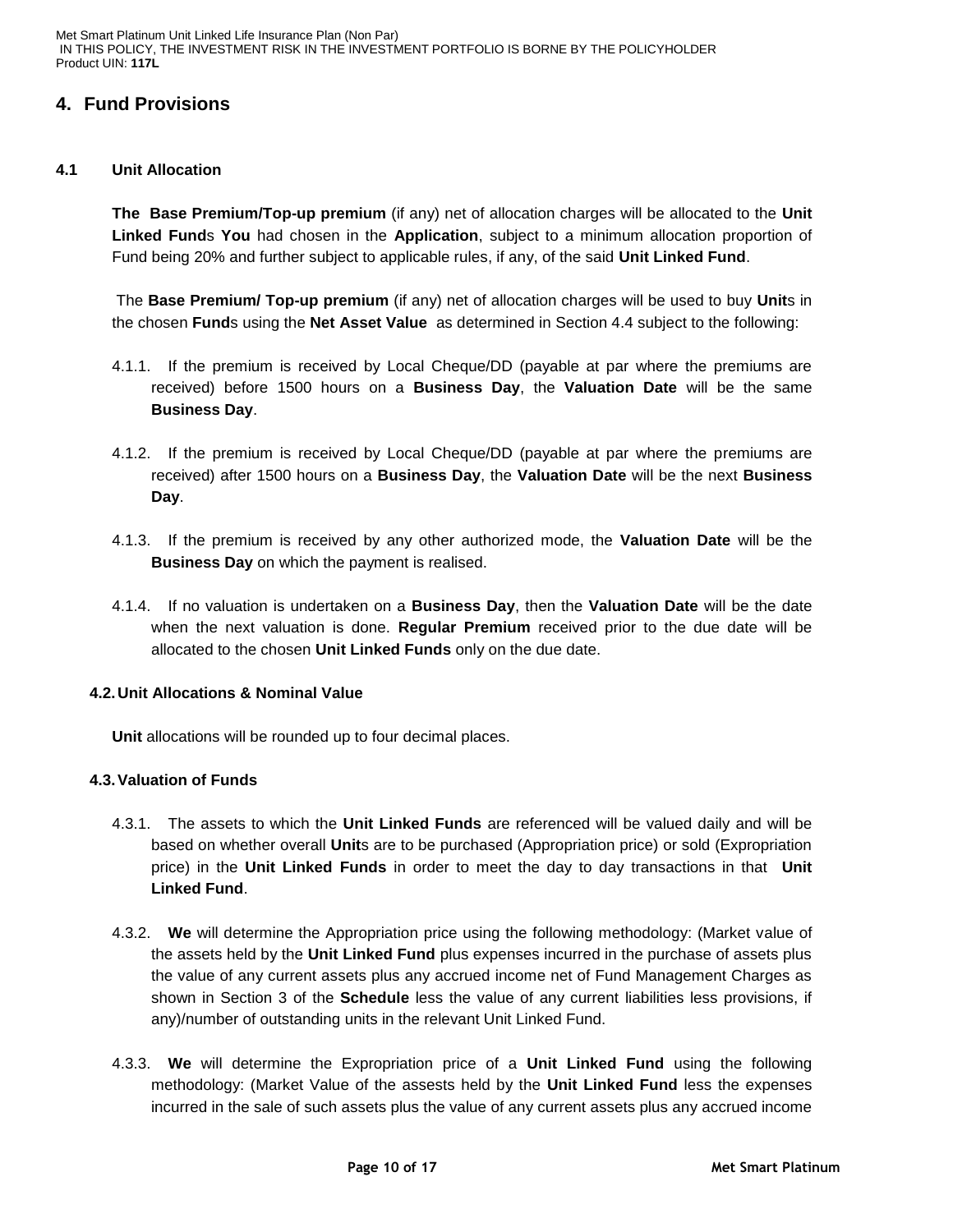net of Fund Management Charges as shown in Section 3 of the **Schedule** less the value of any current liabilities, less provisions, if any)/number of outstanding in the relevant Unit Linked Fund.

- 4.3.4. **We** shall make all decisions about the selection and valuation of the assets to which a **Unit Linked Fund** is referenced subject to regulatory guidelines in the regard.
- 4.3.5. The **Unit Linked Fund** value will be calculated using the **Net Asset Value** on the correspoding **Valuation Date** falling on or immediately after the **Relevant Date**. If a request/notice is received:
	- **4.3.5.1.** Before 1500 hours on a **Business Day**, the **Valuation Date** will be the same **Business Day**;
	- **4.3.5.2.** After 1500 hours on a **Business Day**, the **Valuation Date** will be the next **Business Day**.
- 4.3.6. If no valuation is undertaken on a **Business Day**, then the **Valuation Date** will be the date when the next valuation is done.
	- a
- 4.3.7. **We** reserve the right to change these rules by sending **You** 15 days prior written notice.

### **4.4. Calculation of Net Asset Values**

**We** will calculate the **Net Asset Value** in accordance with the following formula:

(Market/Fair value of investments +/- Expenses incurred + Current Assets + Accrued Income - Current Liabilities and Provisions – Fund Management Charge) / (Number of outstanding **Unit**s under the relevant Unit Linked **Fund**)

The **Net Asset Value** will be rounded up to four decimal places but there will be no difference between the prices at which **Unit**s are bought or sold on a particular day.

#### **4.5.Limitation of Interest**

The allocation of units to the **Unit Account** shall be notional and shall operate solely for the purpose of determining the value of the benefits under the **Policy**. The assets to which the **Unit Linked Fund**s are referenced, and any income arising from these assets, is and shall remain **Our** property at all times. Accordingly, the **Policy** does not confer any title to or any beneficial interest in any such assets or **Our** other assets, or to any income from these assets including, but not limited to, any assets to which any **Unit Linked Fund** is referenced or income from it.

#### **4.6.Switches between Unit Linked Funds**

4.6.1. In addition to requesting a change in premium allocation between **Unit Linked Fund/(s)** (subject to the applicable rules, if any, of the **Unit Linked Fund/(s**), **You** may also request a switch between existing investments in **Unit Linked Funds**. (subject to their applicable rules). **Your** request to switch between **Unit Linked Funds** must be made to us in writing.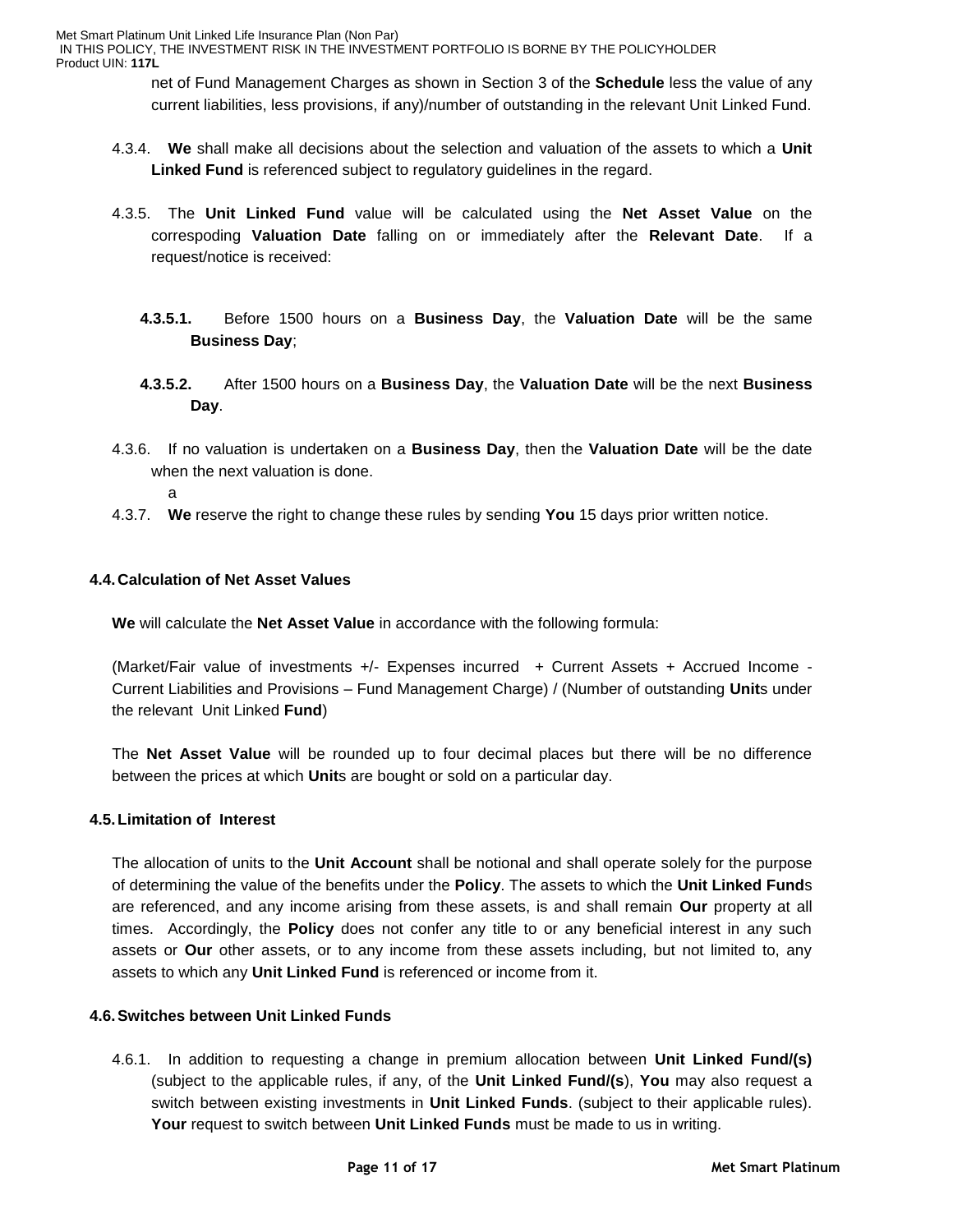- 4.6.2. The first Four (4) switches are free of charge in a **Policy Year**. Any subsequent switch in the same **Policy Year** will be charged as shown in section 3 of the **Schedule**.
- 4.6.3. The minimum amount of any switch must be at least Rupees five thousand (Rs. 5000/-).

### 4.6.4. **This facility is not available in case You have opted for Auto Rebalancing Option**

4.6.5. **You** may do unlimited switches without any additional switching charges in case the fund switching is done through Our online Policyholder portal .

### **4.7. Changes in existing Fund**

- 4.7.1. **We** may at **Our** sole and absolute discretion establish a new **Unit Linked Fund** or close any of the existing **Unit Linked Funds** stated in Section 2 of **The Schedule** with the prior approval of the Insurance Regulatory and Development Authority
- 4.7.2. **You** will be given at least 4 weeks prior written notice of the **Unit Linked Fund** closure date**.**  If **You** have not informed **Us** of another **Unit Linked Fund** to which the closing **Fund Value** is to be switched before the **Unit Linked Fund** closure date, then **We** will automatically switch the said **Fund Value** to the **Unit Linked Fund** which offers the highest proportion of investment in Government Securities. **We** will not charge any switching fee for any such **Unit Linked Fund** closure

#### **4.8. Change to Term and conditions**

- 4.8.1. **We** reserve the right to change these terms and conditions, the rules for the **Unit Linked Funds** and the benefits conferred by the **Policy** if there is a change in the law, legislation or taxation affecting **Us** or the **Unit Linked Funds** or the **Policy**, or if there is a change in circumstances which makes it impossible or impracticable for **Us** to follow these terms and conditions with prior approval from the Insurance Regulatory and Development Authority.
- 4.8.2. **We** will intimate **You** about any changes to the terms and conditions, rules for the Unit **Linked Funds** and benefits within four weeks from the date of effecting such changes. If **You** do not agree with the changes and do not so intimate **Us** within four weeks after **We** have sent intimation thereof, it will be deemed that **You** have accepted the change. If **You** give notice of **Your** objection within 4 weeks after the company has sent intimation thereof, **You** will be allowed to **Withdraw** and terminate the Policy.

## **4.9. Automatic Rebalancing Option**

4.9.1. In case **You** have chosen the Automatic Rebalancing Option, **Your investible** premiums will invested into proportion between Flexi Cap Fund and Protector II Fund as chosen by You (allocation proportion to be minimum 20% in any of the above 2 funds and total of both the funds to be equal to 100%) .Depending on the rebalancing event chosen (10%/15%/20%/25% of Fund Value), any corresponding increase or decrease in the Fund Value will restore the proportion between Flexi Cap and Protector II as chosen by the Policyholder.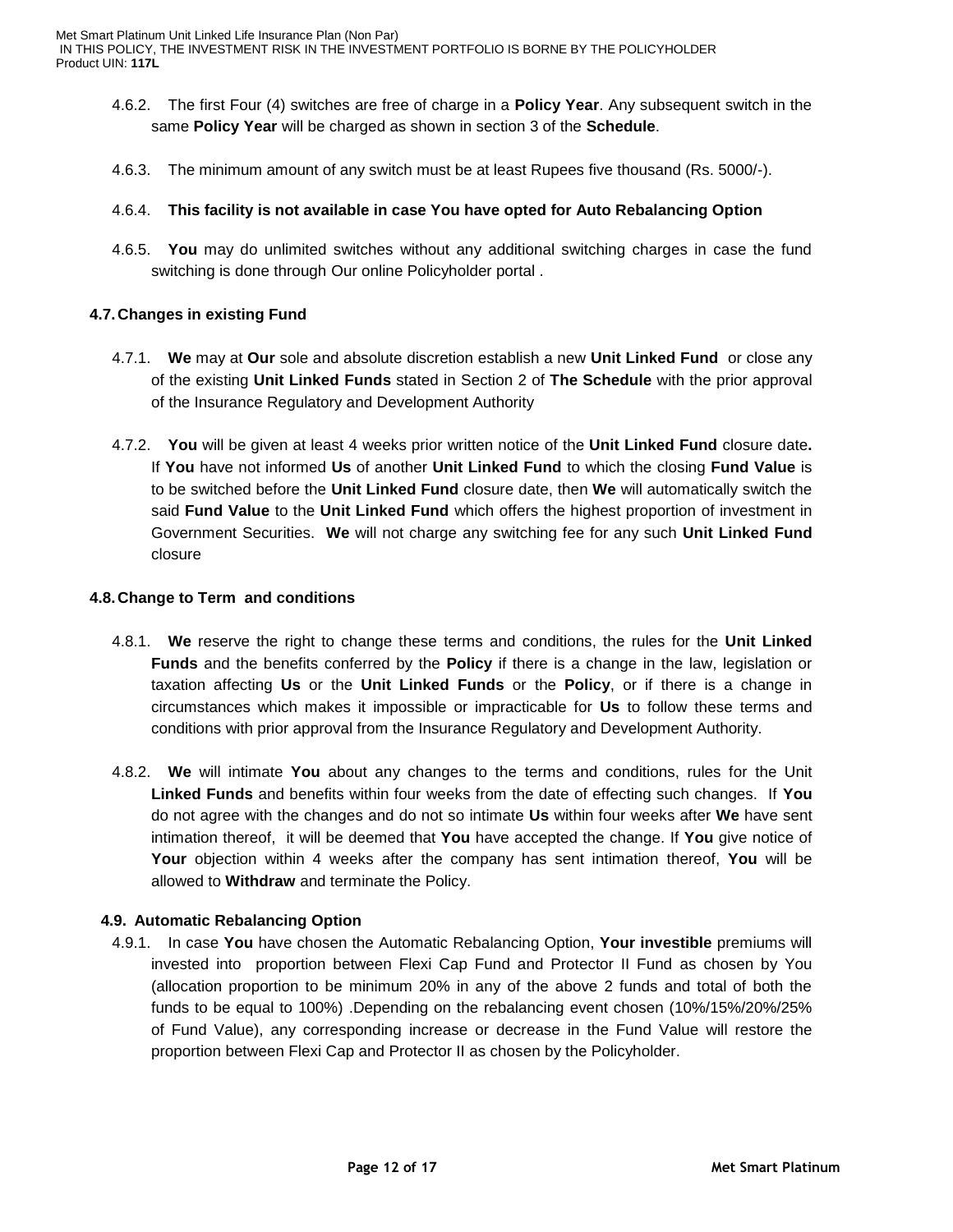IN THIS POLICY, THE INVESTMENT RISK IN THE INVESTMENT PORTFOLIO IS BORNE BY THE POLICYHOLDER Product UIN: **117L**

- 4.9.2. **You** may change the proportion between Flexi Cap and Protector II once every **Policy Year**  and any subsequent change in proportion in the same **Policy Year** will be charged as per the Miscellaneous charges mentioned in Section 3 of the Schedule.
- 4.9.3. **You** may opt out of this strategy once in a **Policy Year** and may opt into the self managed option wherein **You** will be required to choose the Fund allocation proportion between various **Unit Linked Funds**.
- 4.9.4. This option will be deactivated in case of Discontinued Policies.
- 4.9.5. In case of renewal premiums and **Partial Withdrawal**, the Fund Value to be considered for rebalancing event will be the sum of the original **Base Premium Fund Value** and the Premiums received towards Renewal Premium after deducting Premium Allocation charges.
- 4.9.6. In case of any **Top-Up Premiums** received, the Fund Value to be considered for rebalancing event will be the sum of original **Top-Up Premium Fund Value** and the subsequent **Top-Up Premiums** received, after deducting applicable charges

# **5. Ownership Provisions**

## **5.1. The Policyholder**

**You** are the Policyholder and beneficiary of this **Policy** as shown on Section 1 of the **Schedule** until changed. Only **You** can, during the **Insured's** lifetime, exercise all rights, privileges and options provided under this **Policy** subject to any assignee's rights.

## **5.2. Nomination & Assignment**

- 5.2.1. If **You** are also the **Insured** under this **Policy**, then at any time before the **Date of Maturity You** may nominate an individual or change any existing nomination by giving **Us** prior written notice. No nomination or change in **Nominee** will be effective before it is registered in **Our** records and **We** have sent an endorsement confirming the identity of the **Nominee**.
- 5.2.2. If no nomination has been made or all **Nominee(s)** die before payment becomes due under the **Policy**, then **Our** payment to **You** or **Your** legal heirs or **Your** legal representatives will be a final and valid discharge of **Our** obligations under the **Policy**.
- 5.2.3. If the **Nominee** is a minor at the time payment becomes due under the **Policy**, then **We** shall make payment to the **Appointee, You** named in the **Application**.
- 5.2.4. **You** may assign this **Policy** by giving **Us** written notice. An assignment will be effective against **Us** only once **We** have received written notice of the assignment, a copy of the **Policy** document and **We** have sent an endorsement confirming that the assignment has been recorded.
- 5.2.5. In registering an assignment or nomination, **We** do not accept any responsibility or express any opinion as to its validity or legality.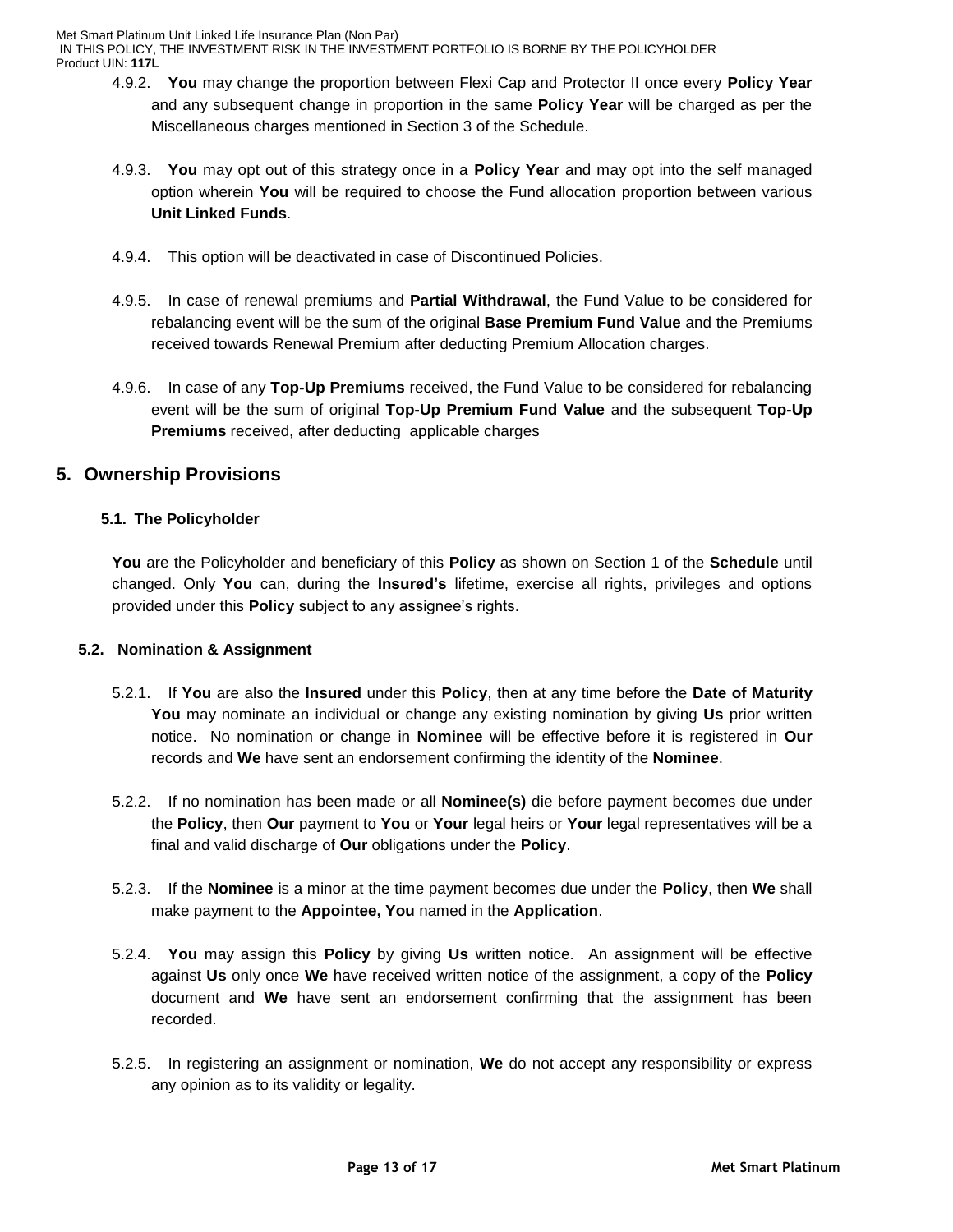# **6. Termination of Policy**

The **Policy** will be terminated on the earliest of the following:

- a) The date of confirmation by **Us** of the **Policy Discontinuance**; or
- b) **Date of Maturity** of the **Policy** if **You** have opted for lumpsum payment, subject to the provisions of Section 2.2; or
- c) The date of receipt of the intimation of death of the **Insured**; or
- d) Automatic termination in case
	- o **Your** Fund Value becomes equal to the sum of 120% of Annualized **Premium** plus applicable discontinuance changes. This condition will only be application only in case after Your Policy completes 5 Policy years from the date of commencement.

## **7. General Provisions**

- **7.1. Free Look Period:** You have the right to cancel the **Policy** by giving written notice to **Us stating the reasons for your objection** and **You** will receive an amount equal to non-allocated premiums plus charges levied through cancellation of units plus Fund Value at the date of cancellation subject to deduction of expenses towards medical examination, stamp duty and proportionate risk premium for the period of cover Such notice must be signed by **You** and received directly by **Us** within 15 days after **You** or **Your** designated agent receive the **Policy**
- **7.2. Grace period**: A grace period of thirty (30) days from the premium due date/date of first unpaid premium will be allowed for all modes of payments (except for monthly modes where the grace period shall be 15 days) of each subsequent **Regular Premium**. The **Policy** will remain in force during the Grace Period.
- **7.3. Taxation:** The tax benefits on the **Policy** shall be as per the prevailing tax laws in India and amendments thereto from time to time. In respect of any payment made or to be made under this **Policy**, **We** will deduct or charge or recover taxes including service tax and other levies as applicable at such rates as notified by the Government or such other body authorized by the Government from time to time.
- **7.4. Suicide:** If the **Insured** commits suicide whilst sane or insane within One (1) year from the **Date of Issue** or the date of the last reinstatement, whichever is later, **Our** liability to make any payment under this **Policy** shall be limited to the **Total Fund Value** as on the **Relevant Date**.
- **7.5. Currency & place of payment:** All amounts payable either to or by **Us** will be paid in the currency shown in Section 1 of the **Schedule**. Such amounts will be paid by a negotiable bank draft or cheque drawn on a bank in the country in which the currency of this **Policy** is denominated
- **7.6. Disclosure:** This **Policy** has been issued on **Your** representation that **You** have made full and accurate disclosures of all material facts and circumstances and that **You** have not misrepresented or suppressed any material facts or circumstances. In the event it comes to **Our** knowledge that **You** have misrepresented or suppressed any material facts and circumstances **We** shall reserve the right to take such action, as **We** deem appropriate including cancellation of the **Policy** and forfeiture of the **Regular Premium(s)** received.If **You** or anyone acting for **You** or at **Your** direction or with **Your** knowledge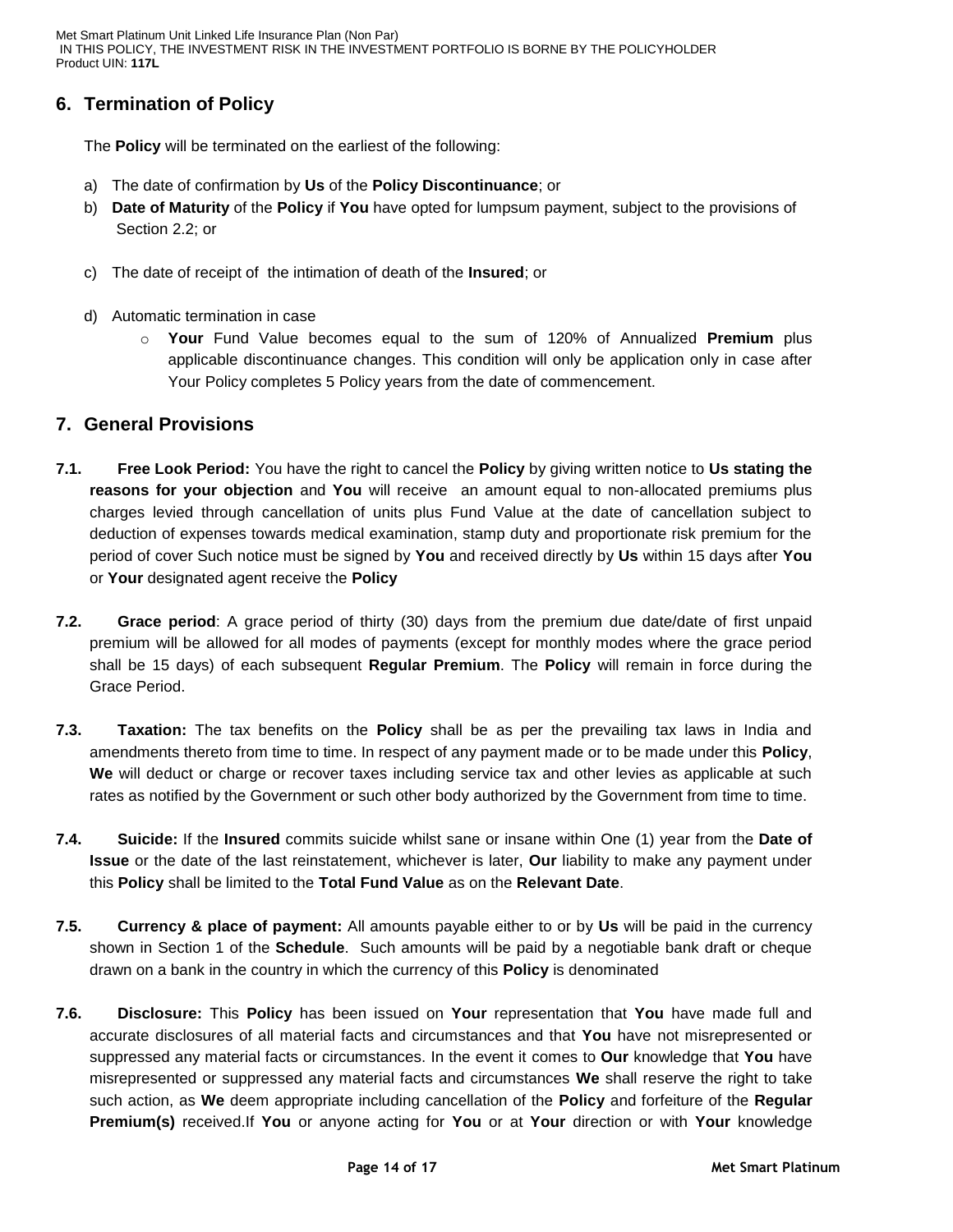IN THIS POLICY, THE INVESTMENT RISK IN THE INVESTMENT PORTFOLIO IS BORNE BY THE POLICYHOLDER Product UIN: **117L**

makes or advances any claim knowing it to be false, fraudulent or dishonest in any respect, then this **Policy** and any **Rider** will be void and any payments due to **You** or made by **You** will be forfeited.

- **7.7.Proof of Age**: Subject to Section 45 of the Insurance Act 1938, if the actual age of the **Insured** differs from the **Age** stated in the **Application** then:
	- 7.7.1. If the **Insured**'s actual age is higher than **Age** stated in the **Application**, then the accumulated difference between the **Mortality Charges** applied and applicable to the actual age will be paid to **Us** from the **Date of commencement** with interest at such rate and in such manner as **We** charge for the late payment of **Regular premium**. The difference so paid will not be used to buy **Unit**s. If such difference and interest is not paid within of it being requested, **We** are hereby authorised to recover the same by the cancellation of **Unit**s.
	- 7.7.2. If the **Insured**'s actual age is lower than **Age** stated in the **Application**, the **Mortality Charges** shall be altered corresponding to the actual age from the **Date of commencement**  and **We** may, at **Our** discretion, refund without interest the accumulated difference between the corrected **Mortality Charges** and the original **Mortality Charges.**
	- 7.7.3. If the **Insured**'s actual age is such that it would have made him ineligible for this **Policy**, then **We** may at **Our** option cancel the **Policy** and refund the **Total Fund Value post deduction of discontinuance charges**.

### **7.8. Claims Procedure**

- 7.8.1. **We** will not be obliged to make any payment of **Death Benefit** unless and until **We** have received all of the information and documentation **We** request, including but not limited to
	- The Original **Policy** document.
	- The Claim forms as prescribed by **Us.**
	- The official death certificate issued by a competent governmental authority.
	- Written intimation of death by the Policyholder, **Nominee**, Appointee or legal heir.
	- First Information Report, Police inquest report and a post-mortem report where the death is due to an unnatural cause.
	- Proof of title to the **Policy** where applicable
	- **Nominee**/legal heir Identification and Address proof as per regulatory requirement.
- 7.8.2. **We** will not be obliged to make any payment of the **Maturity Benefit** unless and until **We** have re**ceived** all of the information and documentation **We** request, including but not limited to
	- The **Policy** document
	- The claim forms as prescribed by **Us**
	- The discharge voucher as prescribed by **Us**
- **7.9. Loss of the Policy document**: If the **Policy** is lost or destroyed, **You** may make a written request for a duplicate **Policy** which **We** will issue duly endorsed to show that it is in place of the original document, as long as **You** first pay **Us** the fee **We** prescribe for issuing the duplicate **Policy**. Upon the issue of a duplicate **Policy**, the original will cease to have any legal force or effect.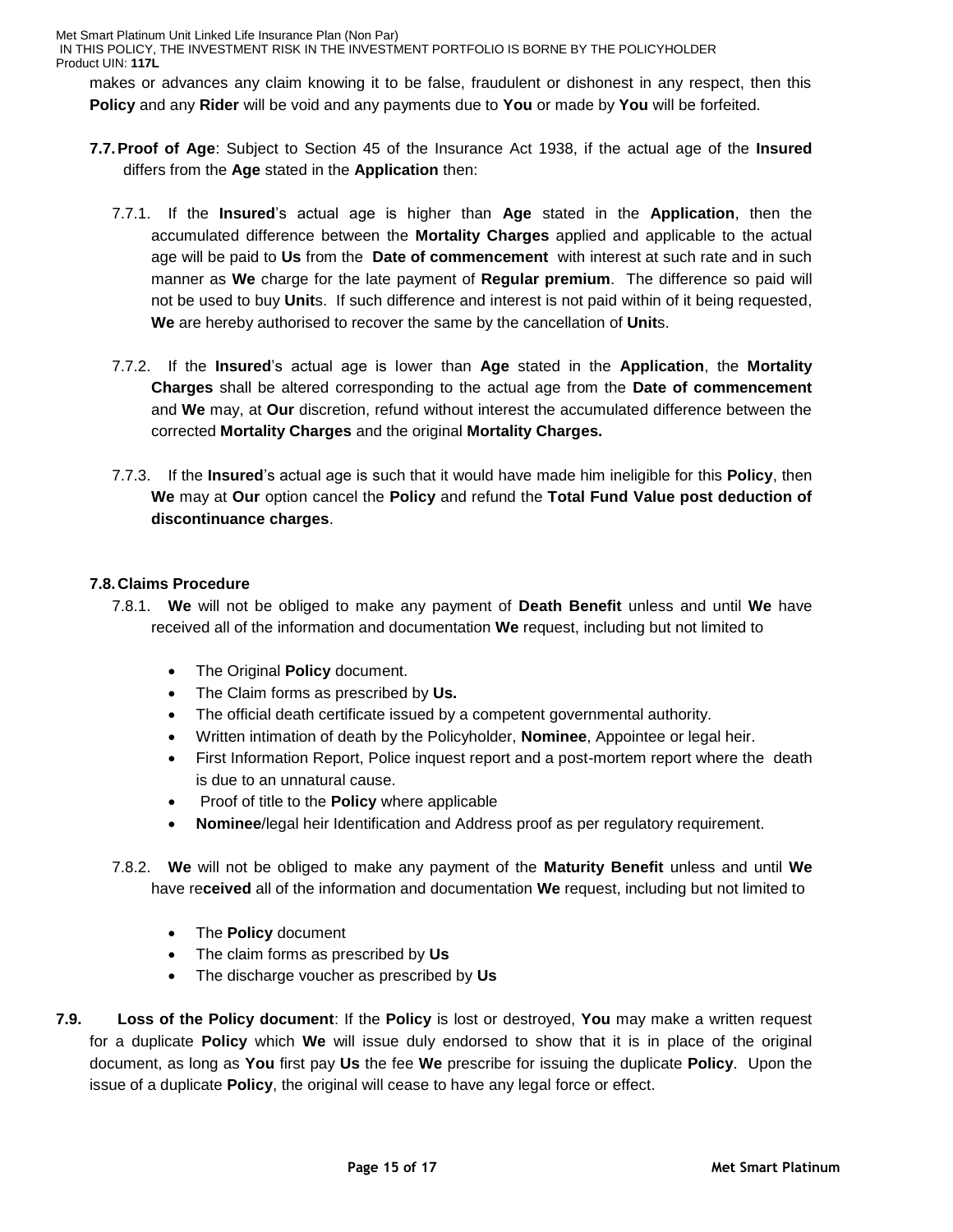IN THIS POLICY, THE INVESTMENT RISK IN THE INVESTMENT PORTFOLIO IS BORNE BY THE POLICYHOLDER Product UIN: **117L**

- **7.10. Policyholder's Rights**; To exercise **Your** rights, under this **Policy**, **You** should follow the procedures stated in this **Policy**. If **You** want to request a change in payment mode, payment of **Top-Up Premium**, change in **Nominee**, change an address or any other action by **Us**, **You** should do so only on the forms prescribed for each purpose. These forms are available from the **Your** Financial Advisor or from **Our** local office.
- **7.11. Travel, Residence and Occupation**: This **Policy** does not impose any restrictions as to travel, residence or occupation, except as otherwise provided in any special provisions to this **Policy** or notified by local governments for travel advisory risks.
- **7.12. Governing Law &Jurisdiction**: The terms and conditions of the **Policy** shall be governed by and be subject to Indian law and be subject to the sole and exclusive jurisdiction of the courts situated in Bangalore.
- **7.13. Address for Communication**: All notices and communications in respect of this **Policy** shall be addressed to **Us** at the following address:

**MetLife India Insurance Company Limited Registered Office, 'Brigade Seshamahal' 5, Vani Vilas Road, Basavanagudi, Bangalore – 560 004.**

## **7.14. Grievance Redressal Mechanism**

 In case **You** have any query or complaint/grievance, **You** may approach **Our** office at the following address:

**MetLife India Insurance Company Ltd., 'Brigade Seshamahal' 5 Vani Vilas Road Basvangudi Bangalore – 560 004 India.** 

**Toll Free Help line: 1-800-425-6969 (8am –8pm) Phone: +91 80 2650 2244 Fax +91 80 41506969 Email: [indiaservice@metlife.com](mailto:indiaservice@metlife.com) Web: www.metlife.co.in** 

Please address **Your** queries or complaints to the Customer Services Department, and **Your** grievances to the Grievance Redressal Officer, who are authorized to review **Your** queries or complaints or grievances and address the same. Please note that only an officer duly authorized by **Us** has the authority to resolve **Your** complaints and grievances. **We** shall in no way be responsible, or liable, or bound by, any replies or communications or undertakings, given by or received from, any financial advisor or any employee who was involved in selling **You** this **Policy**.